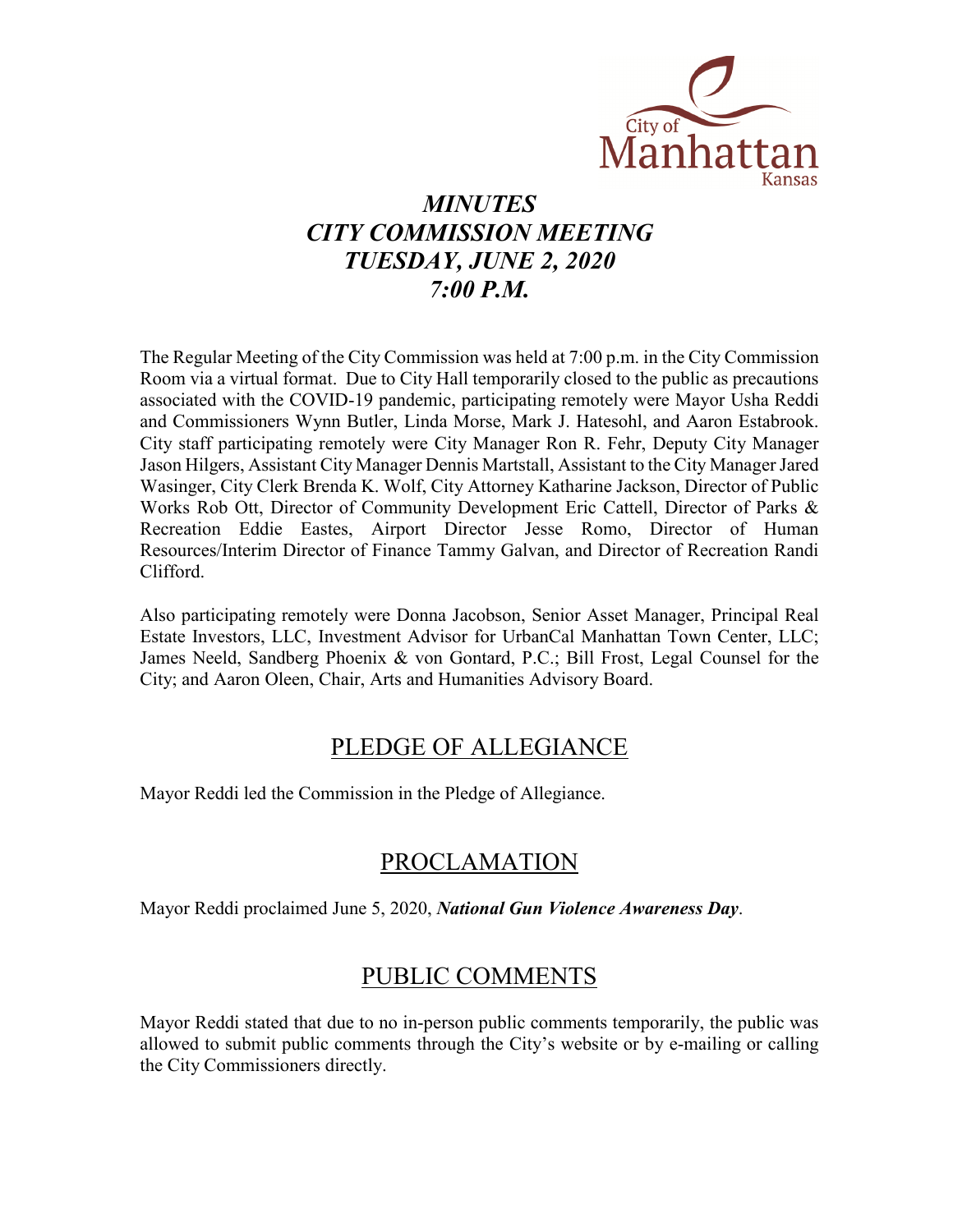**Minutes** City Commission Meeting June 2, 2020 Page 2

### COMMISSIONER COMMENTS

Commissioner Hatesohl promoted the Blood Mobile donations. He stated there is always a need for life saving blood.

Commissioner Estabrook mentioned that the Kaw River Cleanup happened on Monday, June 1, 2020, along the Kansas River. He recognized and thanked the 15 volunteers and staff of the Friends of the Kaw and the Department of Wildlife and Tourism. He stated that 3,260 pounds of old discarded battery cases, tires, and trash were removed from the Kansas River and that this was going to be an ongoing event and if anyone was interested in participating to e-mail  $info@kansasriver.org$ .

Commissioner Morse mentioned all the activity and protest rallies that have been taking place all over the United States and in Manhattan regarding the tragic death of George Floyd and racism. She commended the Mayor for her recent statement and Kansas State University President Richard Meyers and Chief of Police Dennis Butler, Governor Laura Kelly and others for comments made regarding racism. She stated this would be a good time to do some soul searching and really think about how things can be changed so that everybody is equal and all are represented.

Mayor Reddi mentioned that June 5 is Wear Orange day in honor of National Gun Violence Awareness Day. She encouraged the public to complete the Census 2020 survey. She asked the Director of Parks and Recreation to speak to the openings of playgrounds and the City Park Splash Park.

Eddie Eastes, Director of Parks and Recreation, stated that the parks and trails have been open. He mentioned that they will be taking fences down and opening the playgrounds and outdoor restrooms as well as opening the Sunset Zoo soon. He mentioned that the sports fields are open but are not taking rentals or reservations but will be progress with those. He stated that there will be an increase in signage and cautioned people that there is still a "use at your own risk" aspect for use of those facilities. He also mentioned the City Park Splash Park will be opening later in June.

### CONSENT AGENDA

(\* denotes those items discussed)

### **MINUTES**

The Commission approved the minutes of the Regular City Commission Meeting held Tuesday, May 19, 2020.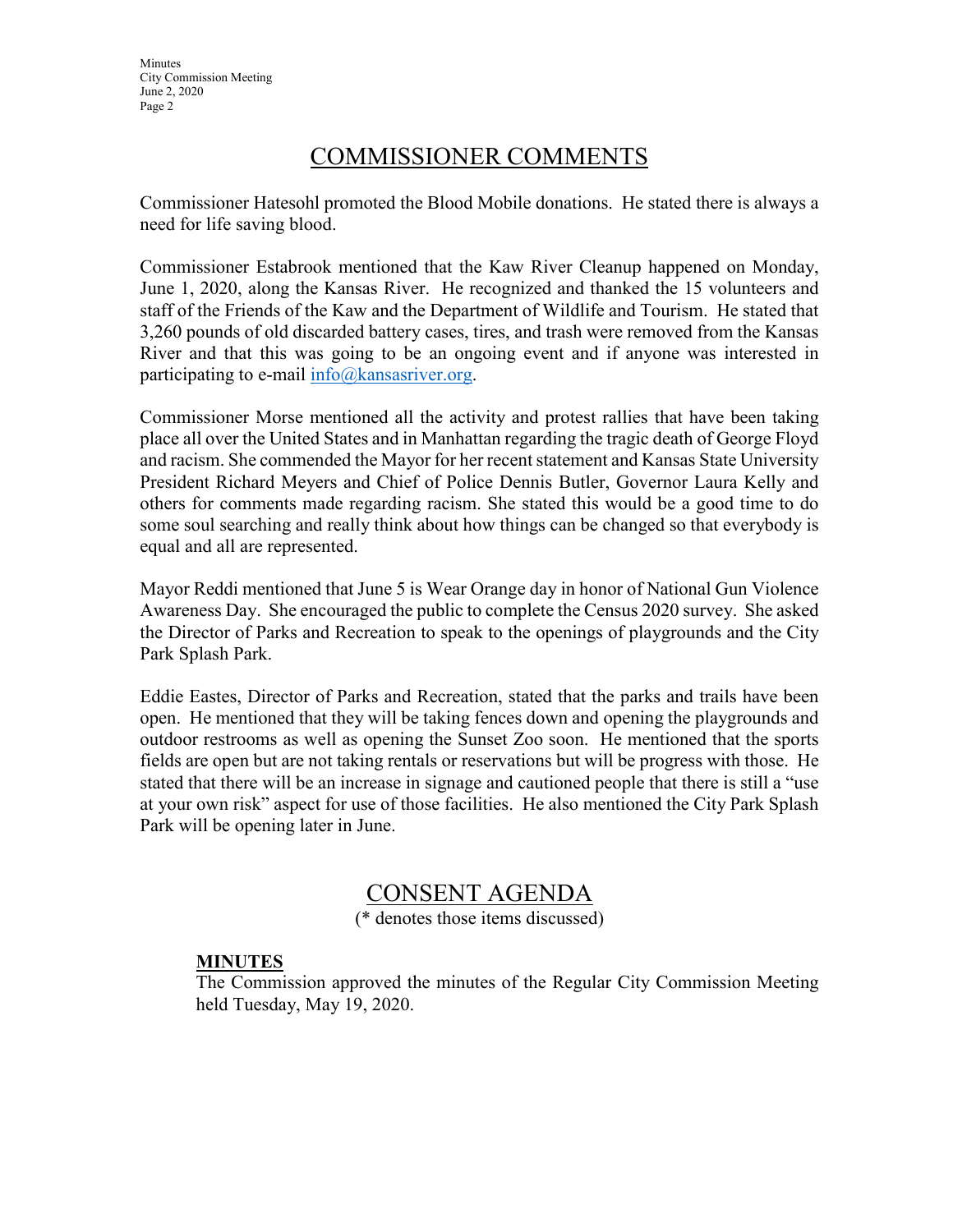### CONSENT AGENDA *(CONTINUED)*

#### **CLAIMS REGISTER NO. 2945**

The Commission approved Claims Register No. 2945 authorizing and approving the payment of claims from May 13, 2020 - May 26, 2020, in the amount of \$2,845,221.47.

#### **LICENSE**

The Commission approved an annual Cereal Malt Beverages On-Premises License for Axe to Grind, 925 Enoch Lane.

### **\* CHANGE ORDER NO. 2 – NORTH CAMPUS CORRIDOR, PHASE VI (ST1916, ST1718)**

Rob Ott, Director of Public Works, answered questions from the Commission.

The Commission approved and authorized the Mayor to execute Change Order No. 2 resulting in a net increase in the amount of \$333,230.83 (+4.6%) to contract with Wildcat Construction Company, Inc., of Wichita, Kansas, for the North Campus Corridor, Phase VI, (ST1916, ST1718) project adding the removal and replacement of the southbound lanes on College Avenue between Dickens Avenue and Vaughn Drive.

### **GRANT – DESIGN AIRPORT RUNWAY (AP030P)**

The Commission authorized City Administration to apply for a federal Design grant for the future 3/21 Runway Reconstruction Project (AP030P) for a total amount of \$3,240,320.00; authorized the Mayor and City Clerk to accept and execute a grant offer (AIP 3-20-0052-051-2020) and related documents in the amount of \$3,190,862.00 with a City share of \$49,458.00; and, subsequently authorized the Mayor and City Clerk to execute Task Order No. 6 with Olsson Inc., of Manhattan, Kansas, in the amount of \$3,169,700.00 for Runway design, contingent upon the receipt of the federal grant.

#### **ORDINANCE NO. 7479 – ISSUE GENERAL OBLIGATION BONDS (SERIES 2020-A)**

The Commission accepted the bid from Capital One for selling the bonds; and approved Ordinance No. 7479 issuing \$18,670,000 in General Obligation Bonds (Series 2020-A) to finance the following 20 public improvement districts; the 3 projects related to The Highlands at Grand Mere, Unit One/Prairie Village at The Highlands, Unit One and 5 capital projects: *Pinehurst Addition – Sanitary Sewer (SS1619), Street (ST1604), and Water (WA1617); Scenic Crossing Addition – Sanitary Sewer (SS1603), Street (ST1601), and Water (WA1602); West Anderson Avenue – Street (ST1601); Lansdowne Addition, Unit Three – Sanitary Sewer (SS1604), Street (ST1602), and Water (WA1603); Ledge Stone Addition – Street*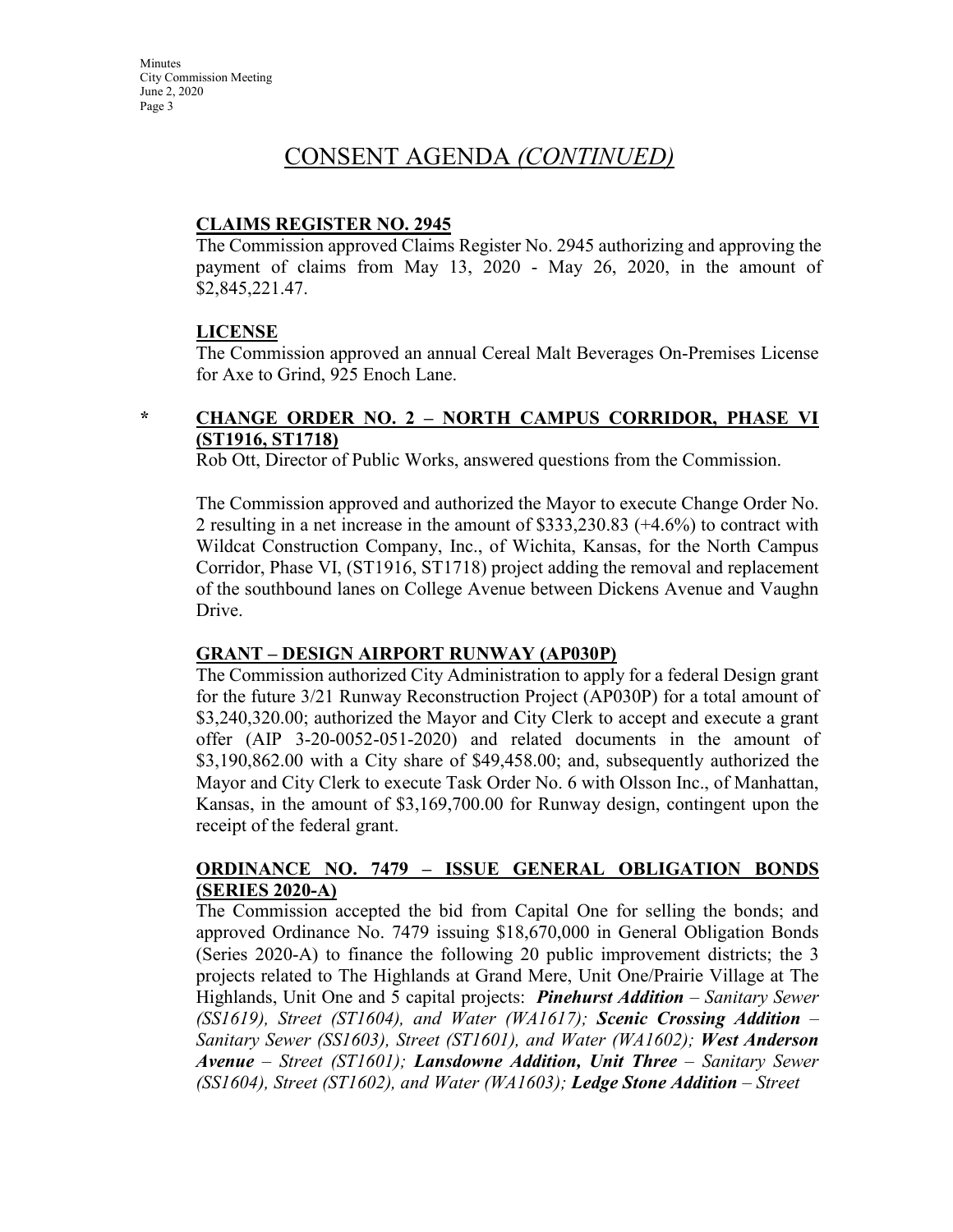### CONSENT AGENDA *(CONTINUED)*

#### **ORDINANCE NO. 7479 – ISSUE GENERAL OBLIGATION BONDS (SERIES 2020-A)** *(CONTINUED)*

*(ST1615) and Water (WA1623); Ledgestone Ridge Addition – Sanitary Sewer (SS1623), Street (ST1620), Multi-Use Trail (SW1601), and Water (WA1628); Legacy Ridge Addition –Sanitary Sewer (SS1627), Street (ST1616), and Water (WA1624); and Wells Landing – Sanitary Sewer (SS1629); The Highlands at Grand Mere, Unit One/Prairie Village at The Highlands, Unit One – Sanitary Sewer (SS1715), Street (ST1705), and Water (WA1710); West Anderson Avenue – Street and Roundabout Improvements (ST0810/ST1621); West Anderson Avenue Stormwater Improvements – Stormwater (SM1604); Airport Commercial/Military Entrance Improvements – Stormwater (SM1407); Eureka Valley Transmission Waterline Improvements – Water (WA1406); and K113 & K18 Interchange – Street Improvements (ST1214);* and refunding of General Obligation Bond Series 2009-D.

#### **RESOLUTION NO. 060220-A – AUTHORIZE DELIVERY - GOB SERIES 2020-A**

The Commission approved Resolution No. 060220-A authorizing delivery of the Series 2020-A bonds to Capital One.

Commissioner Morse moved to approve the consent agenda. Commissioner Hatesohl seconded the motion. On a roll call vote, motion carried 5-0.

## GENERAL AGENDA

### **FIRST AMENDMENT TO AMENDED AND RESTATED LAND LEASE - MANHATTAN TOWN CENTER – COVID-19 IMPACTED RENT PAYMENT**

Jason Hilgers, Deputy City Manager, introduced the item and Donna Jacobson, Senior Asset Manager, Principal Real Estate Investors, LLC, Investment Advisor for UrbanCal Manhattan Town Center, LLC; and James Neeld, Sandberg Phoenix & von Gontard, P.C. He answered questions from the Commission.

Donna Jacobson, Senior Asset Manager, Principal Real Estate Investors, LLC, Investment Advisor for UrbanCal Manhattan Town Center, LLC, presented the request and the reason for the request to waive the last three quarterly lease payments. She then answered questions from the Commission.

Ron Fehr, City Manager, answered questions from the Commission.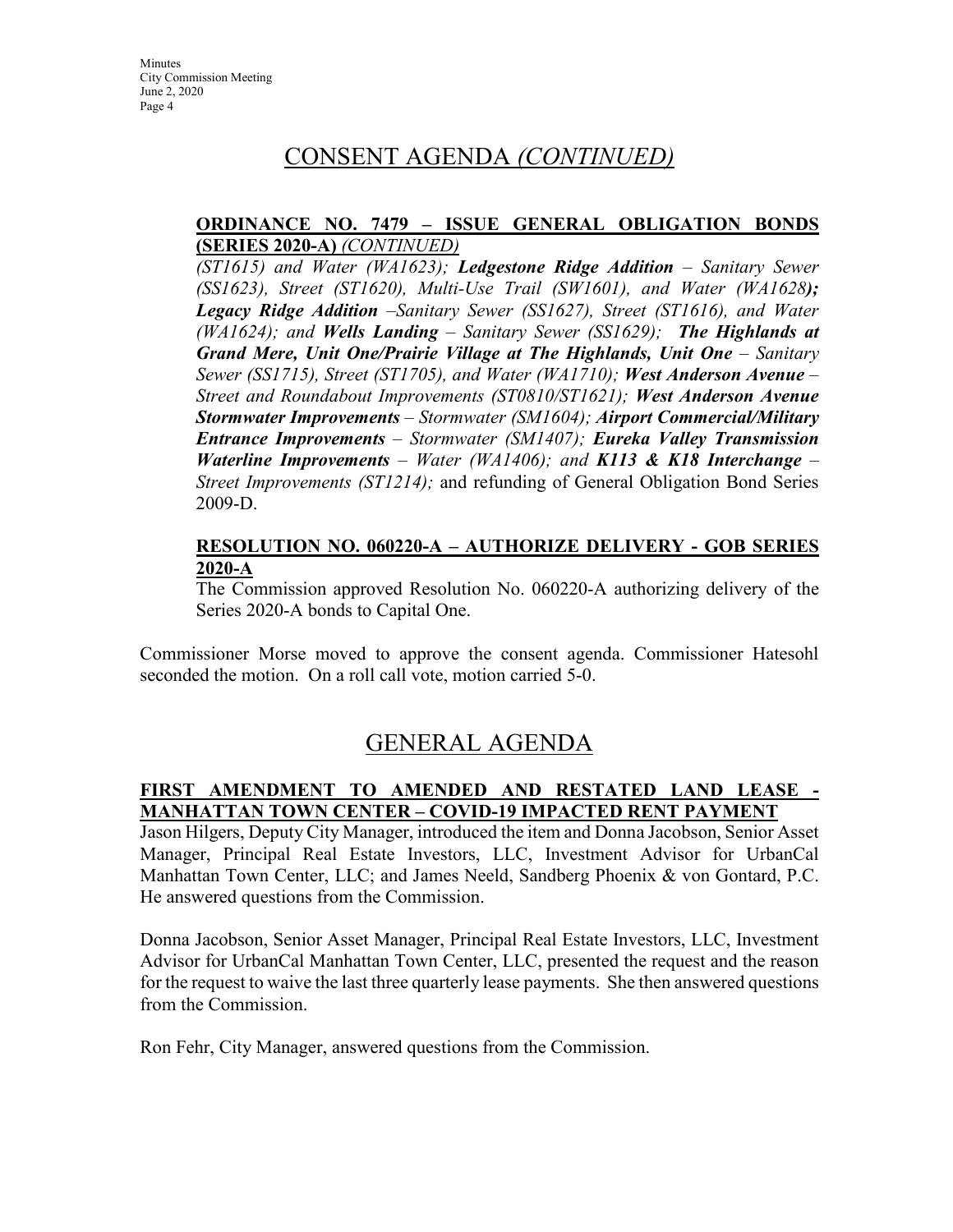# GENERAL AGENDA (*CONTINUED*)

#### **FIRST AMENDMENT TO AMENDED AND RESTATED LAND LEASE - MANHATTAN TOWN CENTER – COVID-19 IMPACTED RENT PAYMENT** *(CONTINUED)*

After discussion, Commissioner Butler moved to approve the amendment to the land lease agreement allowing for one quarter of the rent payments to be abated due to COVID-19 for the mall. Commissioner Estabrook seconded the motion. On a roll call vote, motion carried 3-2 with Commissioner Morse and Commissioner Hatesohl voting against the motion.

### **2020 JURIED PUBLIC ART EXHIBITION – ARTS AND HUMANITIED ADVISORY BOARD RECOMMENDATION**

Randi Clifford, Director or Recreation, presented the item. He answered questions from the Commission.

Aaron Oleen, Chair, Arts and Humanities Advisory Board, thanked the Commission, City Staff, the Greater Manhattan Community Foundation, and Arts and Humanities Advisory Board members and the local selection committee members who devoted their time. He stated the art is something the public will enjoy and that this initial exhibition would not cost the Manhattan taxpayers any funds.

After discussion, Commissioner Morse moved to accept the recommendation of the Arts and Humanities Advisory Board for the selection of artists and installation of art works for the City of Manhattan Juried Public Art Temporary Outdoor Sculpture Exhibition. Commissioner Hatesohl seconded the motion. On a roll call vote, motion carried 5-0.

### **RESOLUTION NO. 060220-B - TEMPORARY EXPANSION OF BUSINESSES ON CITY PROPERTY AND PUBLIC RIGHTS OF WAY DUE TO COVID-19**

Katie Jackson, City Attorney, presented the item.

Katie Jackson, City Attorney, and Jason Hilgers, Deputy City Manager, answered questions from the Commission.

After discussion, Commissioner Estabrook moved to approve Resolution No. 060220-B authorizing City Administration to administer a temporary permit program to expand retail and food service establishments onto City property through October 31, 2020. Commissioner Butler seconded the motion. On a roll call vote, motion carried 5-0.